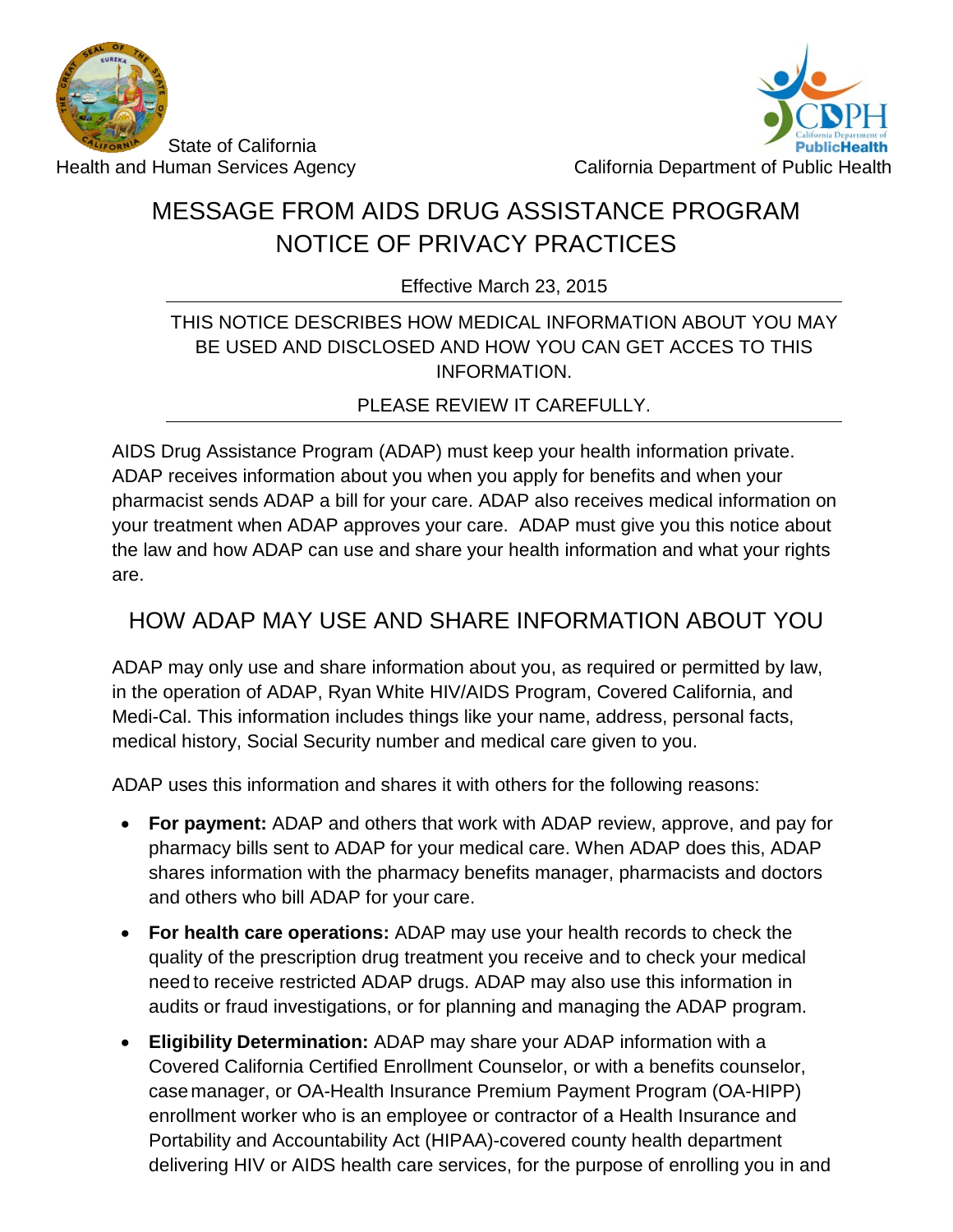continuing your access to a Medi-Cal or Covered California health plan .

ADAP may also share your name and Social Security number or individual taxpayer identification number with the California State Franchise Tax Board. This allows ADAP to verify your income from reported tax records and allows us to obtain required financial documentation if you do not have these records.

## SOME OTHER WAYS ADAP MAY SHARE YOUR INFORMATION

The law also allows ADAP to use or disclose information ADAP has about you for the following reasons:

- To contact you about your ADAP benefits.
- When required by state or federal law.
- To agencies that oversee audits or investigations for purposes directly related to ADAP.
- In appeals of decisions about health care claims paid or denied by ADAP.
- To the federal government when it is checking on how ADAP is meeting privacy laws.
- To other government agencies that give public benefits such as Medi-Cal, under specified conditions permitted by law.

ADAP may give out health information about you to organizations that help run the ADAP program. If ADAP does such disclosures, ADAP will make sure that it protects the privacy of your information ADAP shares.

Some state laws limit sharing the information listed above. For example, there are special laws, which protect information about HIV/AIDS status, mental health treatment, developmental disabilities, and drug and alcohol abuse care. ADAP will obey these laws.

### WHEN WRITTEN PERMISSION IS NEEDED

If ADAP wants to use or give out personal and health information about you for any reason that is not listed above, ADAP must ask your permission in writing. You may take back your written permission at any time, except if we have already acted because of your permission.

### WHAT ARE YOUR PRIVACY RIGHTS UNDER THE LAW?

You have the right to:

- Ask ADAP not to use or share your personal health care information in the ways listed above. However, ADAP may not be able to honor your request.
- Ask ADAP to contact you in writing only or at a different address, post office box,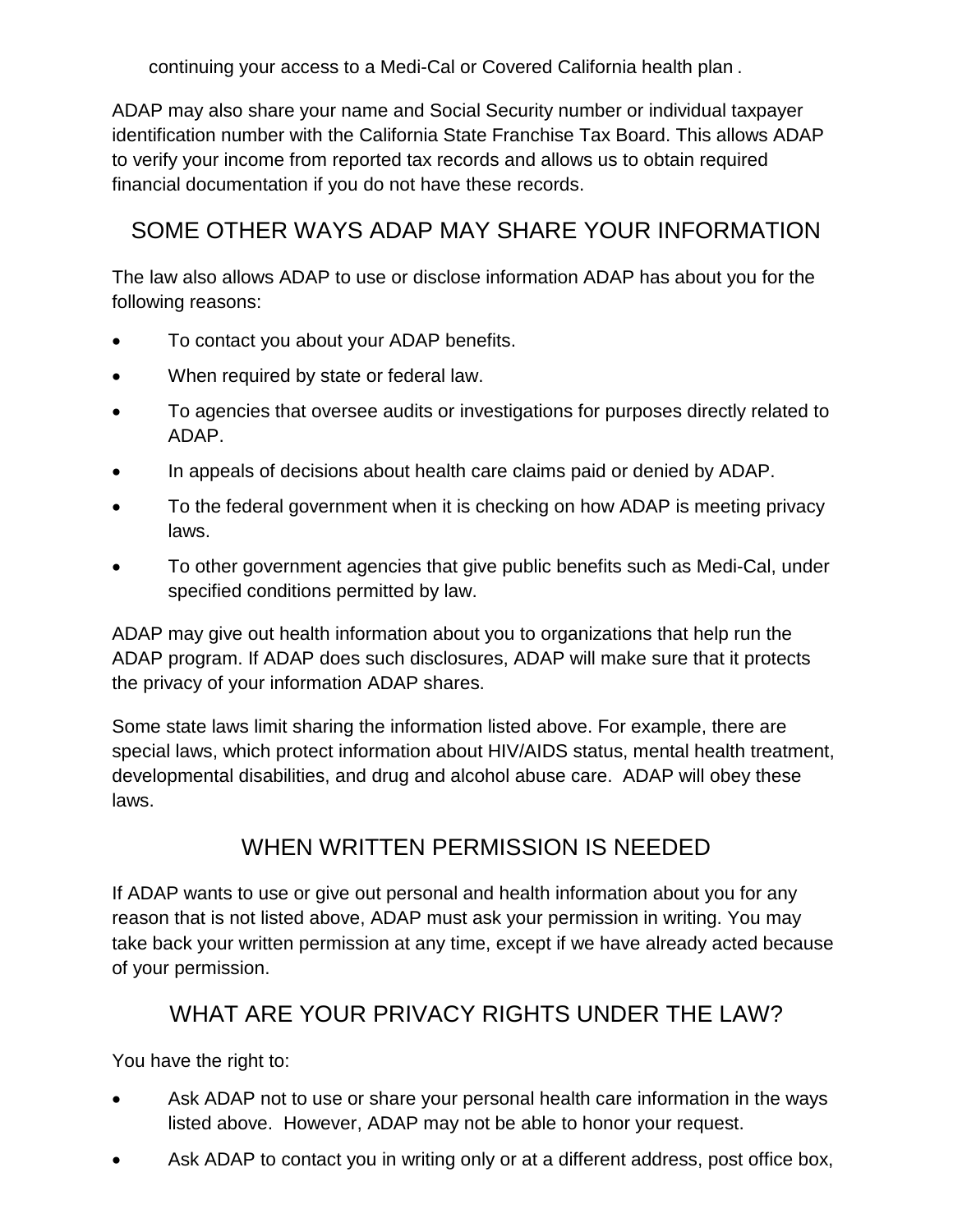or by telephone. ADAP will accept reasonable requests if needed for your safety.

- To see and get a copy of your ADAP information. You may have someone else see and get a copy of your ADAP information. ADAP has information about your eligibility, your health care bills, and some medical records that ADAP uses to allow or manage your health care services. You will need to pay a fee for ADAP to copy and mail the records. ADAP may keep you from seeing all or parts of your records when the law allows. If ADAP does deny your access request, ADAP will give you information on how to appeal our decision.
- To change the records if you believe some information ADAP has about you is wrong. ADAP may deny your request if the information was not made or kept by ADAP or the information is already correct and complete. If your request is denied, you may write a letter disagreeing with ADAP's decision and your letter will be kept with your records.

#### IMPORTANT

ADAP DOES NOT HAVE COMPLETE COPIES OF YOUR MEDICAL RECORDS. IF YOU WANT TO LOOK AT, GET A COPY OF, OR CHANGE YOUR MEDICAL RECORDS, PLEASE CONTACT YOUR DOCTOR, CLINIC, OR HEALTH CARE PLAN.

- You have the right to ask for a list of the times when ADAP has shared your health information after April 14, 2003. The list will tell you what information ADAP shared, with whom, when, and for what reasons. The list will not have when ADAP gave information to you, when ADAP had your permission to make a disclosure, or when ADAP shared your information for treatment, payment,or health care operations.
- You have a right to receive a written copy of this Notice of Privacy Practices when you request it. You can also find this notice on our website at <https://www.cdph.ca.gov/Programs/CID/DOA/Pages/OAadap.aspx>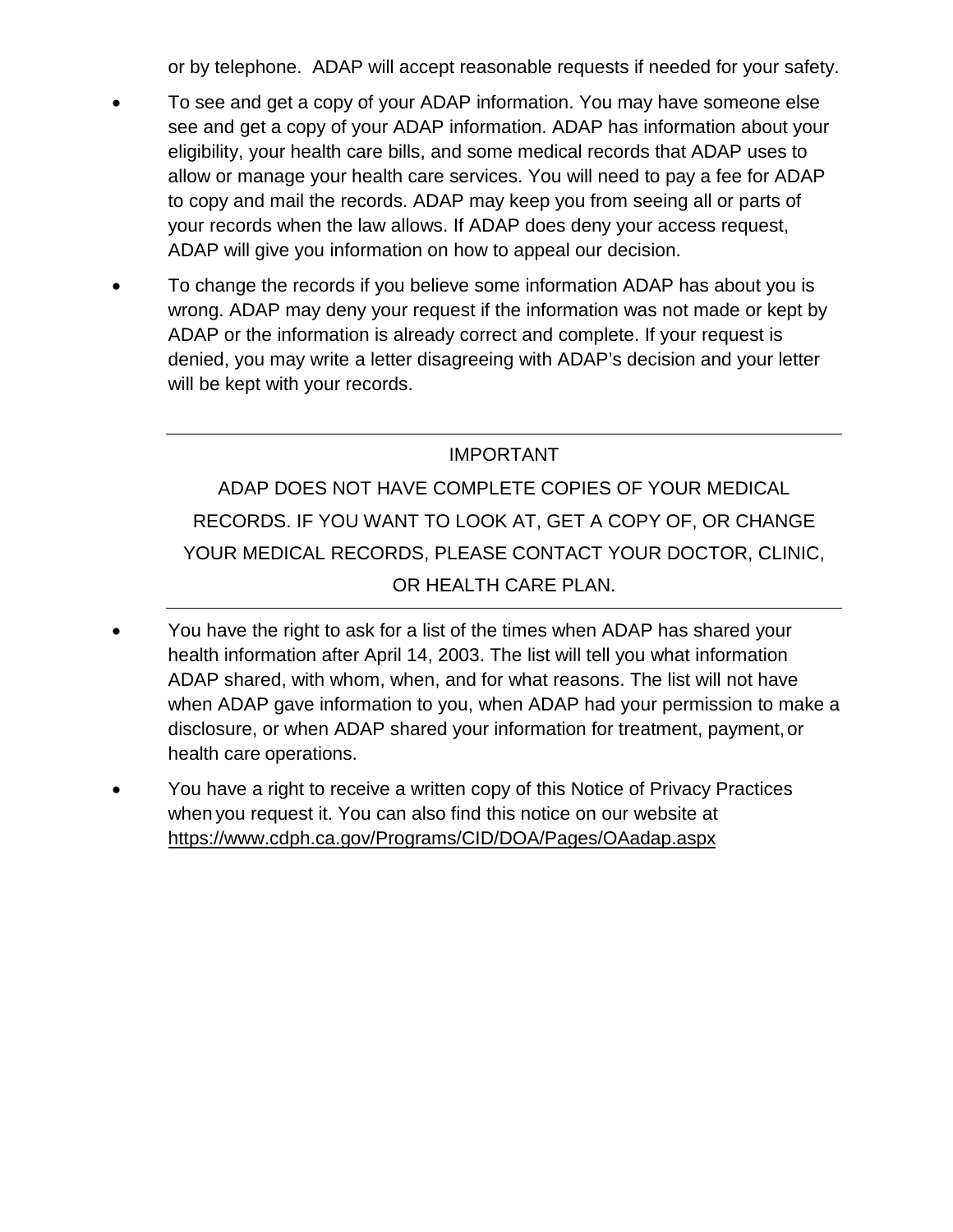### HOW DO YOU CONTACT ADAP TO USE YOUR RIGHTS?

Please call or write ADAP if you want to receive the form(s) you will need to exercise your privacy rights.

### **ADAP Health Insurance Portability and Accountability Act Coordinator** c/o ADAP Department of Public Health MS

7704, P.O. Box 997426

Sacramento, CA 95899-7426

(844) 421-7050

You may also contact your ADAP enrollment worker for the forms necessary to exercise your rights.

If you believe that ADAP has not protected your privacy, you may file a complaint by calling or writing to:

# **Privacy Officer** California Department of Public Health Office of Legal Services Privacy Office 1415 L Street Suite 500 Sacramento, CA 95814 (877) 421-9634 privacy@cdph.ca.gov